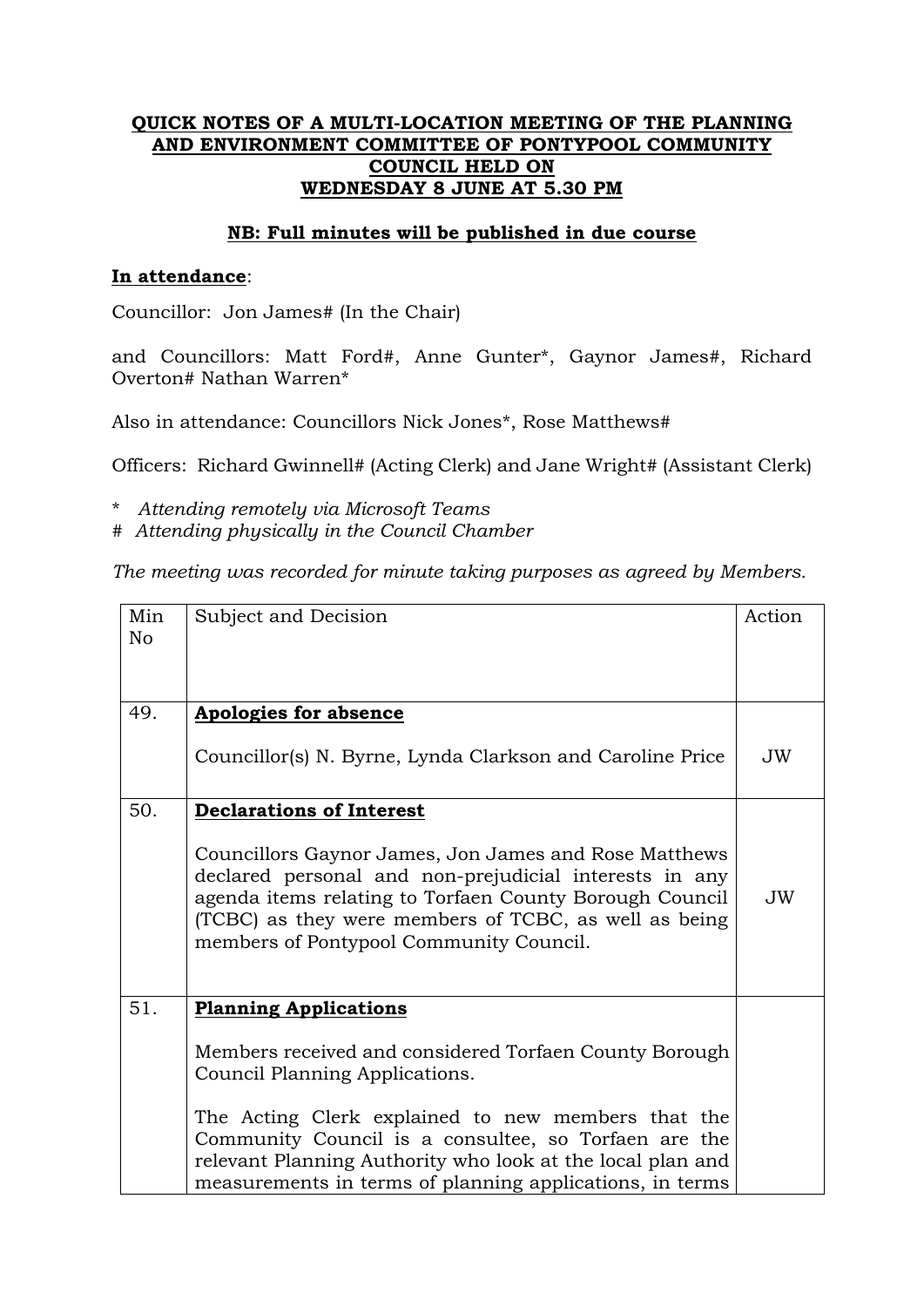|     | of the size of the plans and the distance to roads etc.                                                                                                                         |    |
|-----|---------------------------------------------------------------------------------------------------------------------------------------------------------------------------------|----|
|     | <b>RESOLVED:</b> that the observations (or absence<br>of<br>observations as the case may be) as outlined in the<br>appendix be submitted to Torfaen County Borough Council.     | CP |
| 52. | <b>Plenary Powers</b>                                                                                                                                                           |    |
|     | Members received the list of observations made on<br>planning applications between meetings, under plenary                                                                      |    |
|     | powers.                                                                                                                                                                         |    |
|     | Cllr NW informed the meeting that planning application<br>22/P/0287 should state Sebastopol West not Sebastopol<br>East.                                                        |    |
|     | <b>RESOLVED:</b> that the observations outlined be noted with<br>planning application $22/P/0287$ being amended to state<br>Sebastopol West not Sebastopol East.                |    |
|     |                                                                                                                                                                                 | CP |
| 53. | <b>Planning Determinations</b>                                                                                                                                                  |    |
|     | Members received and noted Torfaen County Borough<br>Council planning determinations including reasons for<br>approvals or refusals.                                            |    |
|     | <b>RESOLVED:</b> that the planning determinations as outlined<br>be noted with planning application $22/P/0133$ being<br>amended to read Sebastopol West instead of Sebastopol. | CP |
| 54. | <b>Tree Preservation Order</b>                                                                                                                                                  |    |
|     | The Committee received information from Torfaen County<br>Borough Council regarding the making of a Tree<br>preservation Order.                                                 |    |
|     | <b>RESOLVED:</b> that the information be noted.                                                                                                                                 |    |
|     | [Councillor R. Overton joined the meeting at this point]                                                                                                                        |    |
| 55. | Doggy/Litter Bins                                                                                                                                                               |    |
|     | The Committee received an updated comprehensive report<br>from Mrs R.C. Events Officer on the doggy/litter bin<br>ongoing list.                                                 |    |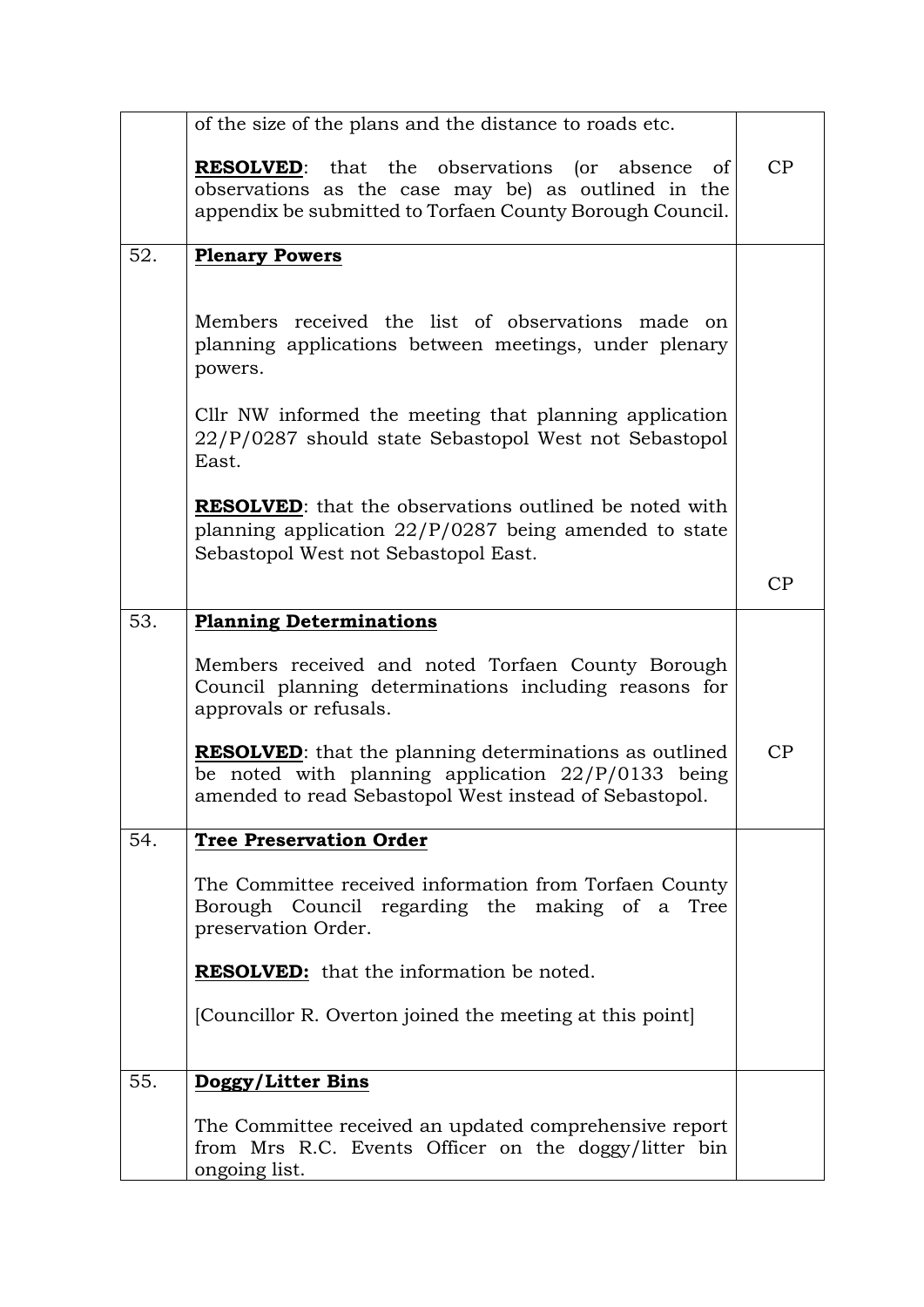|     | Following points/decisions recommended                                                                                                                                                                             |                                                                                                                                                                                                                                                                                                                                                                                                   |  |  |
|-----|--------------------------------------------------------------------------------------------------------------------------------------------------------------------------------------------------------------------|---------------------------------------------------------------------------------------------------------------------------------------------------------------------------------------------------------------------------------------------------------------------------------------------------------------------------------------------------------------------------------------------------|--|--|
|     | (i)<br>(ii)                                                                                                                                                                                                        | Cllr $AG$ – number 3 on the Doggy Bin List should<br>state Griffithstown East not Sebastopol West<br>Cllr $NW$ – there is a doggy bin on school crescent<br>by the children's play area that ideally needs to be                                                                                                                                                                                  |  |  |
|     | (iii)                                                                                                                                                                                                              | replaced as it is rusted and not fit for purpose. He<br>believed it to be a PCC bin; and would be able to<br>provide a photograph if needed.<br>Cllr NW disagreed with the comment that there<br>are enough bins on the Canal/cycle path. He felt<br>another was needed as after the doggy bin by<br>Ysgol Panteg there was not another one until<br>Cwmbran so he felt another was needed on the |  |  |
|     | (iv)                                                                                                                                                                                                               | cycle path.<br>An additional bin to be provided at Cwmynyscoy<br>Nature Reserve as outlined in the report.                                                                                                                                                                                                                                                                                        |  |  |
|     |                                                                                                                                                                                                                    | The Chair of Council referred to the bin at school crescent<br>stating that if this was a PCC bin this was not included in<br>the current list of bins, so clarification needed to be sought                                                                                                                                                                                                      |  |  |
|     | installation.                                                                                                                                                                                                      | <b>RECOMMENDED</b> <sup>*</sup> : that the three additional bins as<br>outlined above be purchased at a cost of £361.00 including                                                                                                                                                                                                                                                                 |  |  |
| 56. |                                                                                                                                                                                                                    | Future speakers/partnership networking                                                                                                                                                                                                                                                                                                                                                            |  |  |
|     | [Councillor N. Jones joined the meeting at this point]                                                                                                                                                             |                                                                                                                                                                                                                                                                                                                                                                                                   |  |  |
|     | The Chair informed members that at present there is an<br>environmental issue going on in New Inn relating to the<br>reservoir so it would be best to postpone future speakers to<br>avoid a conflict of interest. |                                                                                                                                                                                                                                                                                                                                                                                                   |  |  |
|     |                                                                                                                                                                                                                    | <b>RECOMMENDED</b> <sup>*</sup> : that future speakers be postponed.                                                                                                                                                                                                                                                                                                                              |  |  |

Signed by Chair …………………………………………………………………….